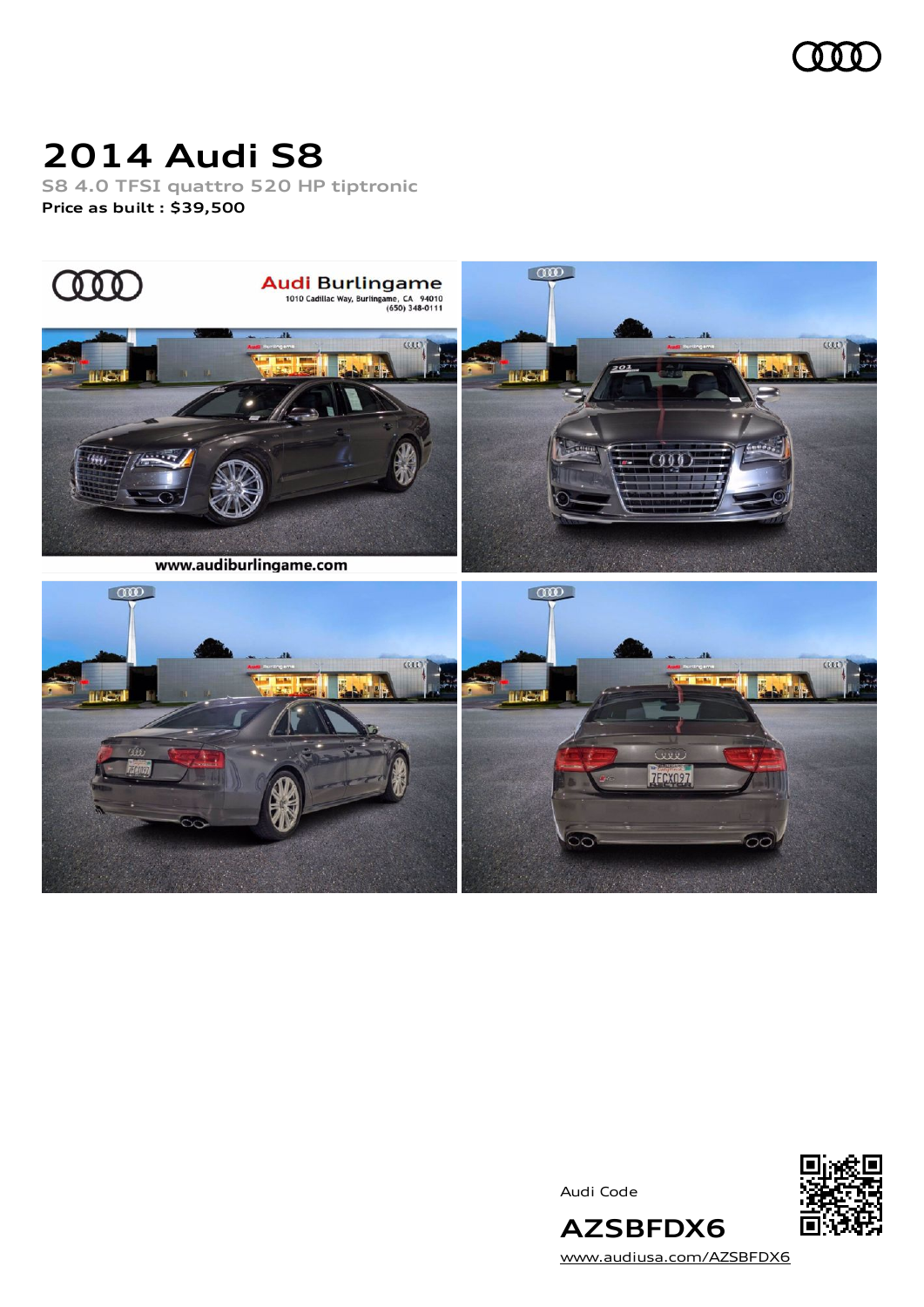### **Summary**

**Audi 2014 Audi S8** S8 4.0 TFSI quattro 520 HP tiptronic

**Price as buil[t](#page-7-0)** \$39,500

### **Exterior colour**

Daytona Gray pearl

**Interior colour**



**Audi Burlingame**<br>1010 Cadillac Way, Burlingame, CA 94010



#### www.audiburlingame.com

#### **Further Information**

| Warranty        | No           |
|-----------------|--------------|
| Mileage         | 62,977 miles |
| Type of vehicle | Used car     |
|                 |              |

**Audi Code** AZSBFDX6

**Your configuration on www.audiusa.com** [www.audiusa.com/AZSBFDX6](https://www.audiusa.com/AZSBFDX6)

**Commission number** 478a19f50a0e09a92053

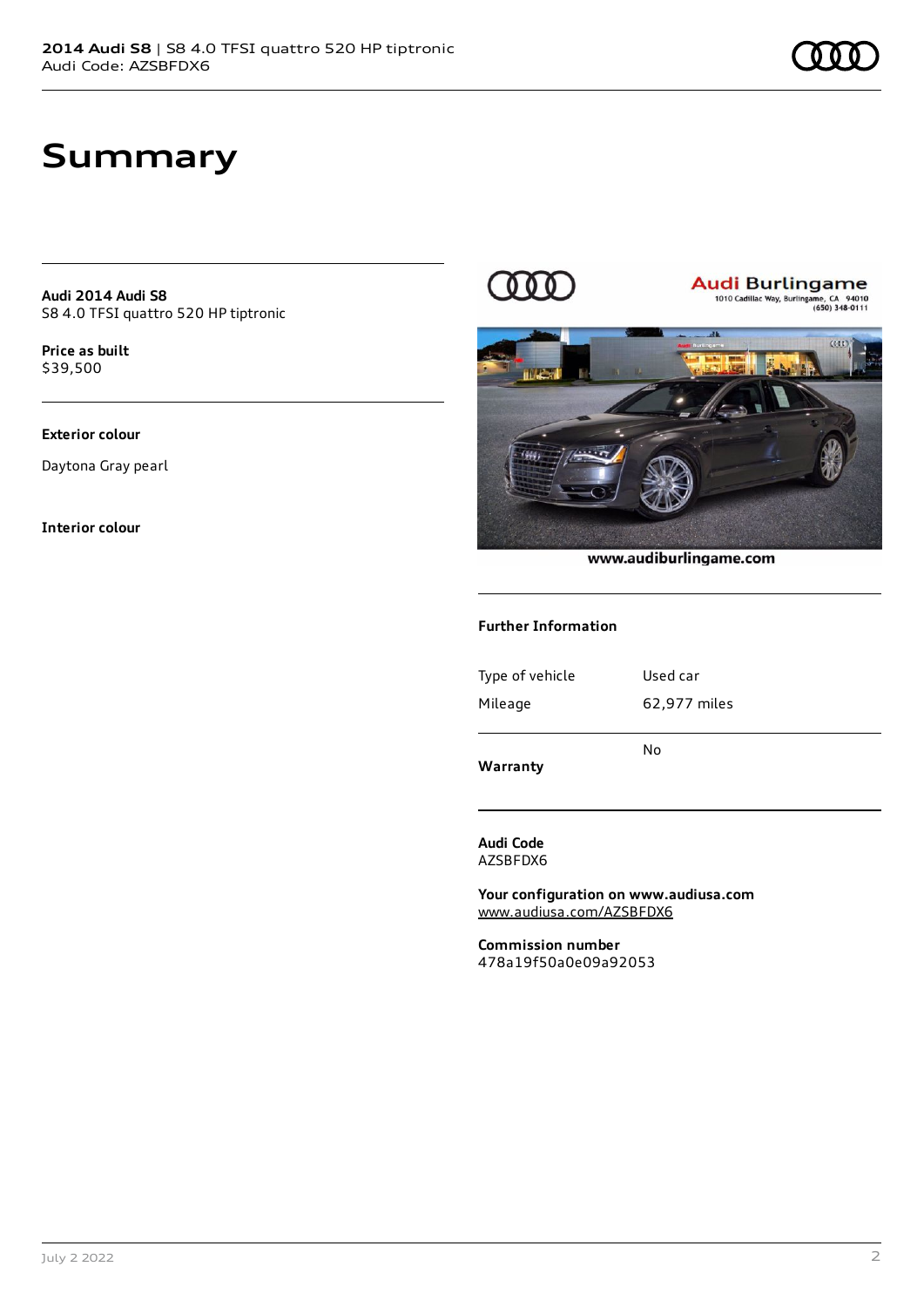# **Equipment**

Daytona Gray pearl

Black Alcantara® headliner

Extended leather package

Parking system plus (includes front/rear sensors)

Audi pre sense plus

Bang & Olufsen® Advanced Sound System

Audi side assist

Audi adaptive cruise control with stop & go

Tires 275/35 ZR21

Alloy wheels 9J x 21





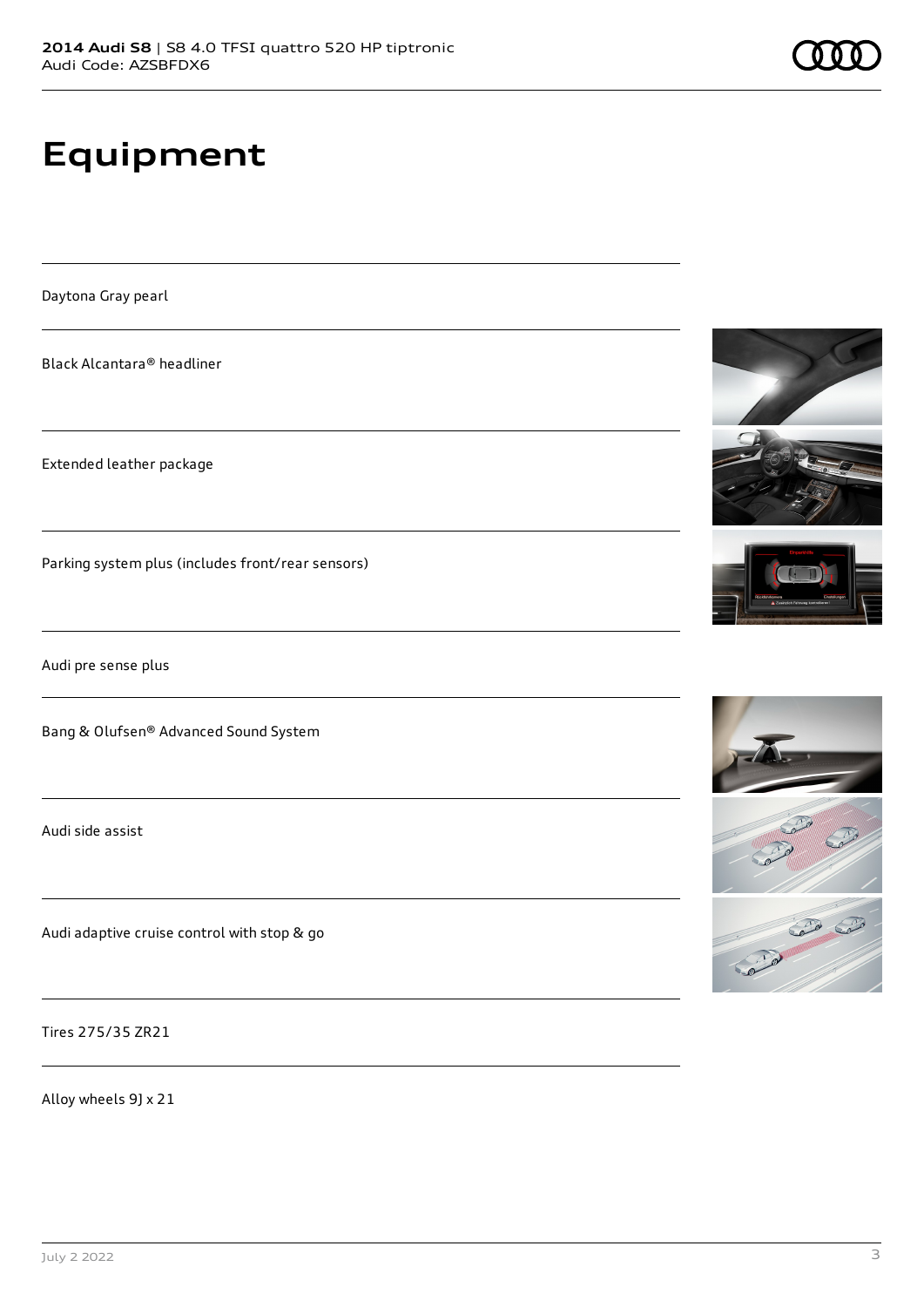### **Standard features**

### **Safety and Security**

| Driver and front passenger dual-stage<br>airbags, thorax side airbags, knee airbags,<br>and Sideguard® head curtain airbags |
|-----------------------------------------------------------------------------------------------------------------------------|
| Garage door opener (HomeLink®)                                                                                              |
| Dynamic steering                                                                                                            |
| Audi advanced key (keyless access)                                                                                          |
| Child seat anchor according to Canadian<br>requirements and child seat system ISOFIX                                        |
|                                                                                                                             |

### **Exterior**

| 6XL | Power-folding, power-adjustable, auto-<br>dimming, heated side mirrors with memory |
|-----|------------------------------------------------------------------------------------|
| 2MB | adaptive air suspension sport with S-specific<br>tuning                            |
| VW8 | Dual-panel acoustic glass                                                          |

#### **Interior**

| 3FE   | Sunroof                                                                       |
|-------|-------------------------------------------------------------------------------|
| 9AH   | Four-zone automatic climate control                                           |
| QQ1   | Ambient lighting                                                              |
| 1 XX  | Three-spoke multifunction sport steering<br>wheel with shift paddles          |
| 6E3   | Front centre armrest                                                          |
| 605   | Selector lever in Carbon Atlas                                                |
| 4E9   | Power trunk open/close and hands-free<br>release                              |
| 5XH   | Sun visors with vanity mirrors, illuminated for<br>driver and front passenger |
| 3 Y 8 | Power rear side sunshades                                                     |
| 4D5   | Ventilated front seats with massage function                                  |

### **Interior**

| N5D | Valcona leather seats with sport stitched-<br>diamond look |
|-----|------------------------------------------------------------|
| 4A3 | Seat heating for front seats                               |
| 5MK | Carbon Atlas inlay                                         |

### **Infotainment and Driver Assistance**

| UJ1 | MMI touch <sup>®</sup>                                                     |
|-----|----------------------------------------------------------------------------|
| KA6 | 360° cameras                                                               |
| 8DY | HD Radio <sup>™</sup> Technology                                           |
| 9ZW | BLUETOOTH <sup>®</sup> wireless technology<br>preparation for mobile phone |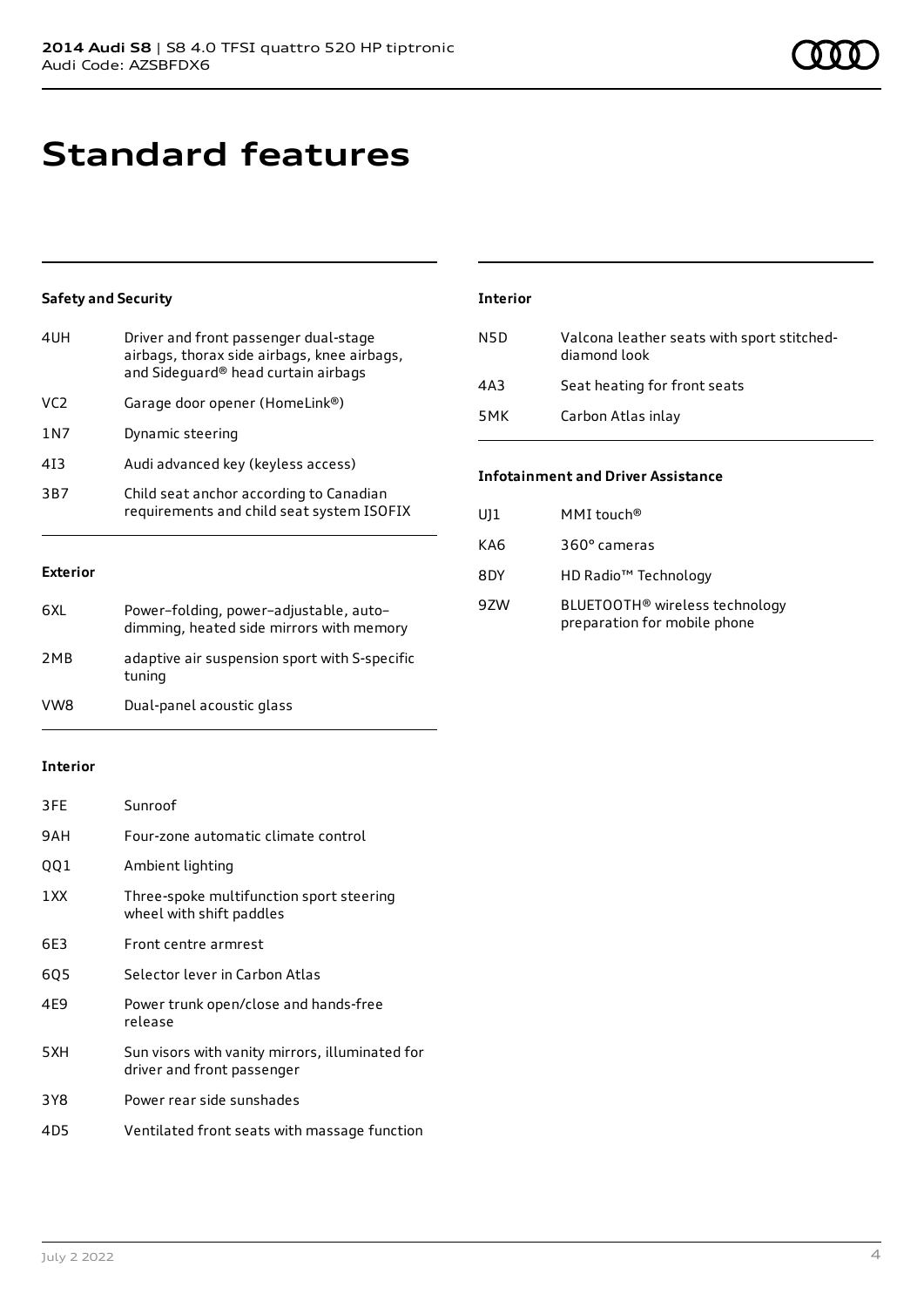## **Dealer remarks**

Come test drive this 2014 Audi S8!

Classic styling and large sedan proportions yield a distinguished yet sensible appearance. Turbocharger technology provides forced air induction, enhancing performance while preserving fuel economy. This 4 door, 5 passenger sedan just recently passed the 60,000 mile mark! Top features include rain sensing wipers, a power seat, telescoping steering wheel, and a blind spot monitoring system. Under the hood you'll find an 8 cylinder engine with more than 400 horsepower, and load leveling rear suspension maintains a comfortable ride.

We pride ourselves in the quality that we offer on all of our vehicles. Stop by our dealership or give us a call for more information.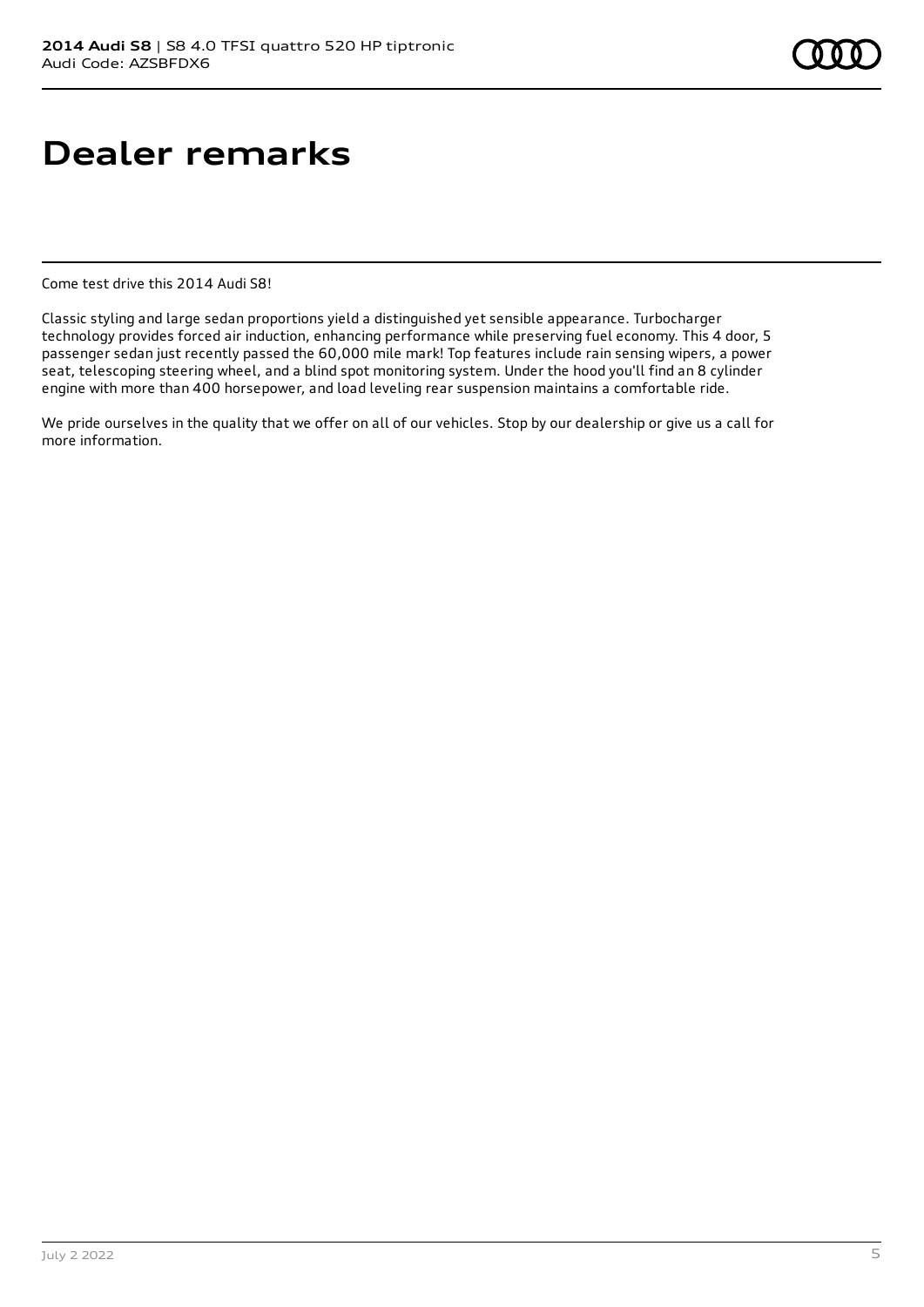# **Technical Specifications**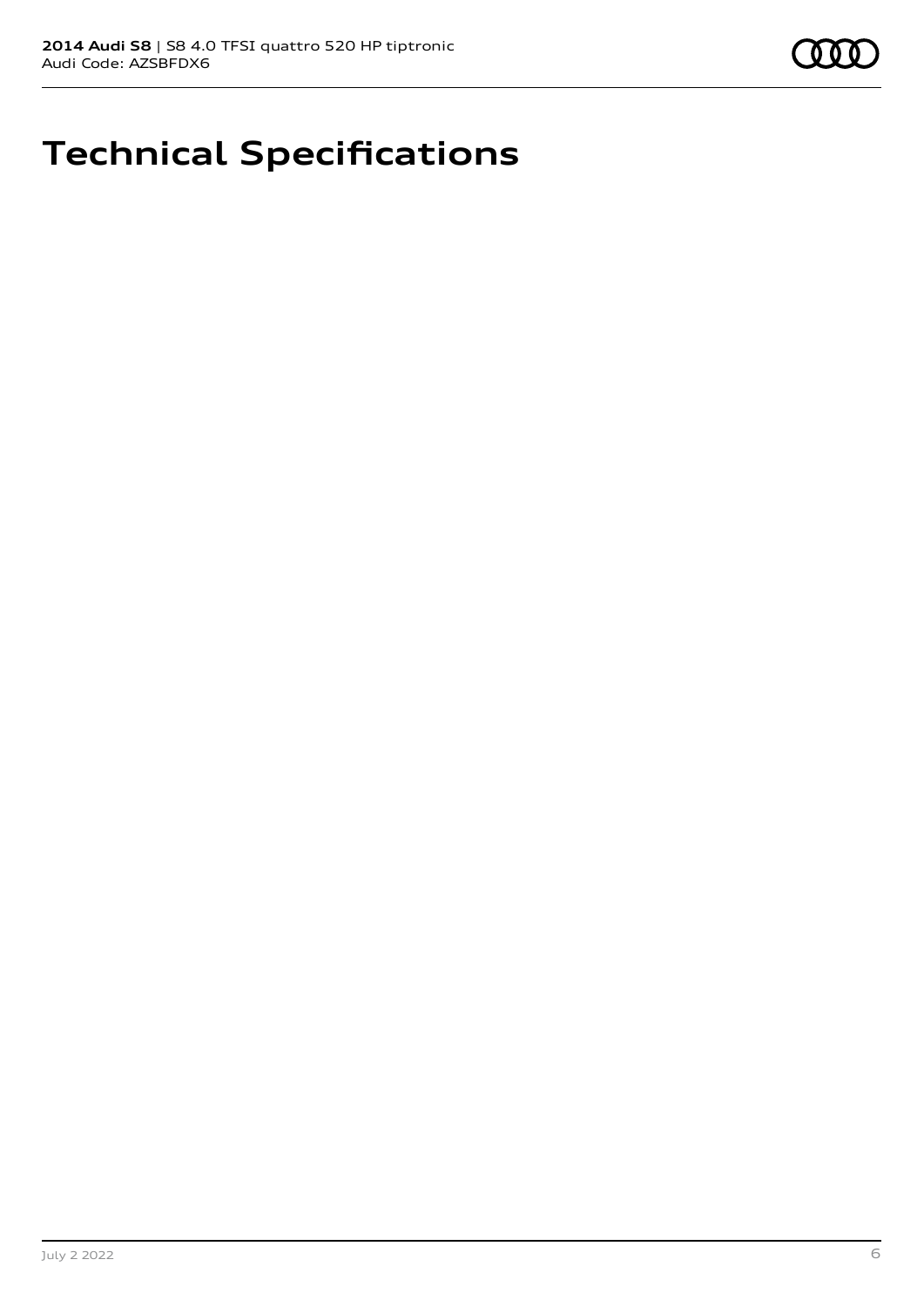

### **Contact**

Dealer **Audi Burlingame**

1010 Cadillac Way 94010 Burlingame CA

Phone: +16503480111 FAX: 6503447291

www: [https://www.audiburlingame.com](https://www.audiburlingame.com/)